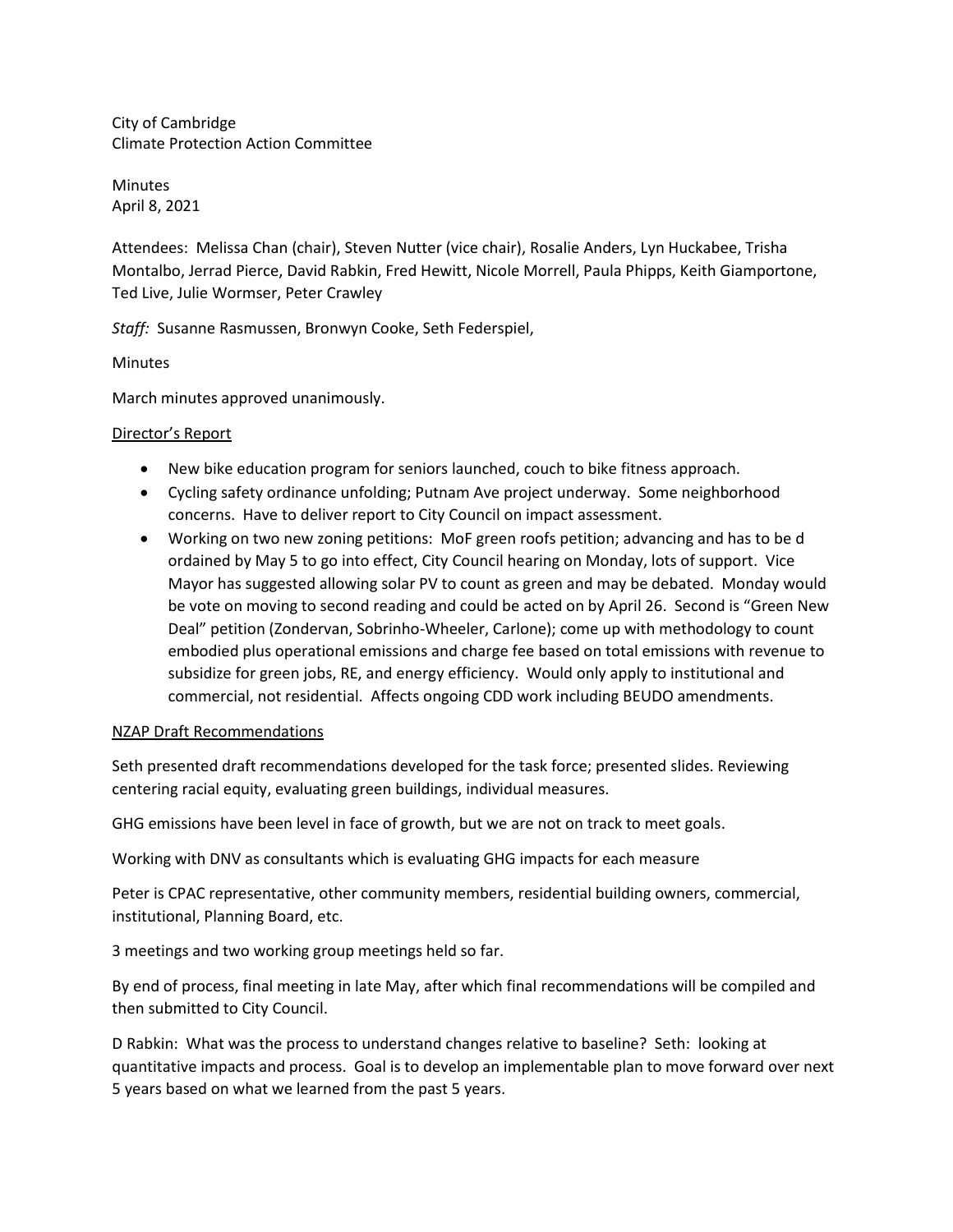Adjustment proposals are in 4 categories:

- Energy efficiency in existing buildings
- New construction
- Energy supply
- Enabling actions

Overarching adjustments:

- Tighten up time frames, short term 2 years, medium 3 to 5 years, 5+ long term
- How could electrification and renewables be embedded throughout
- For equity, updating to make it a distinct action, avoiding negative but also more positive impacts like wealth building
- CCA = evolving aggregation program to serve more than clean energy and investing more in transition

### Action 1

1.1 Custom retrofit – make sure serving multifamily, low and moderate income MF, and small commercial; building on current retrofit program to provide technical support and make sure it is working; coordinate advisory services with MassSave; state law requires Mass Save to convert to carbon base from energy basis

Peter: task force has not seen recommendations yet, will be discussed on 4/15. Surprising: there was discussion to reduce BEUDO to 25 units for MF; then prescriptive measures would apply to 25-50 and performance at 50+. Is that a good change? David: Should have a simple version of BEUDO eg presence of fossil fuels as a trigger; doesn't matter how big they are doesn't matter because we want to get rid of all of it. Will need mandates, good will and incentives not enough. Jerrad: PACE is something that is languishing and would be good to get extended to residential. Time of sale or renovation could also apply with different kinds of threshold. Time of lease is another possible transaction to leverage. Lyn: elephant in room when talking about carrots which are barriers in old housing stock. DOER did survey of customers in Columbia gas area; number of people went thru MassSave could not get thru barriers, eg, asbestos shingles. So barriers in those cases can be dealt with better thru incentives than requirements. David: other barriers include lack of knowledge, lack of faith in technology and contractors, so develop experience base in the city. Paula: why is it not an issue to replace siding. Lyn: insulation is under siding so incentives don't address siding and siding is more expensive. Boston did a program to cover copay for triple decker and uptake was terrible. Peter: Why are medium term not in short terms and long term in medium? Keith: lowering threshold to 25 is good to do; besides siding, need to upgrade amp service so how to get utilities to get to include that; how to get bundling of all things needing to do? Seth: biggest barrier is decisionmaking barrier where there are multiple parties. Keith: barriers justify putting smaller MF into BEUDO. David: System replacement is a barrier because decision is time sensitive when systems fail (eg boiler must be replaced in winter).

### 1.2 BEUDO requirements

Peter: The one action that is most important. CPAC said there should be an EUI requirement in addition to emissions requirements. Why not use task force to bang out an EUI requirement. Seth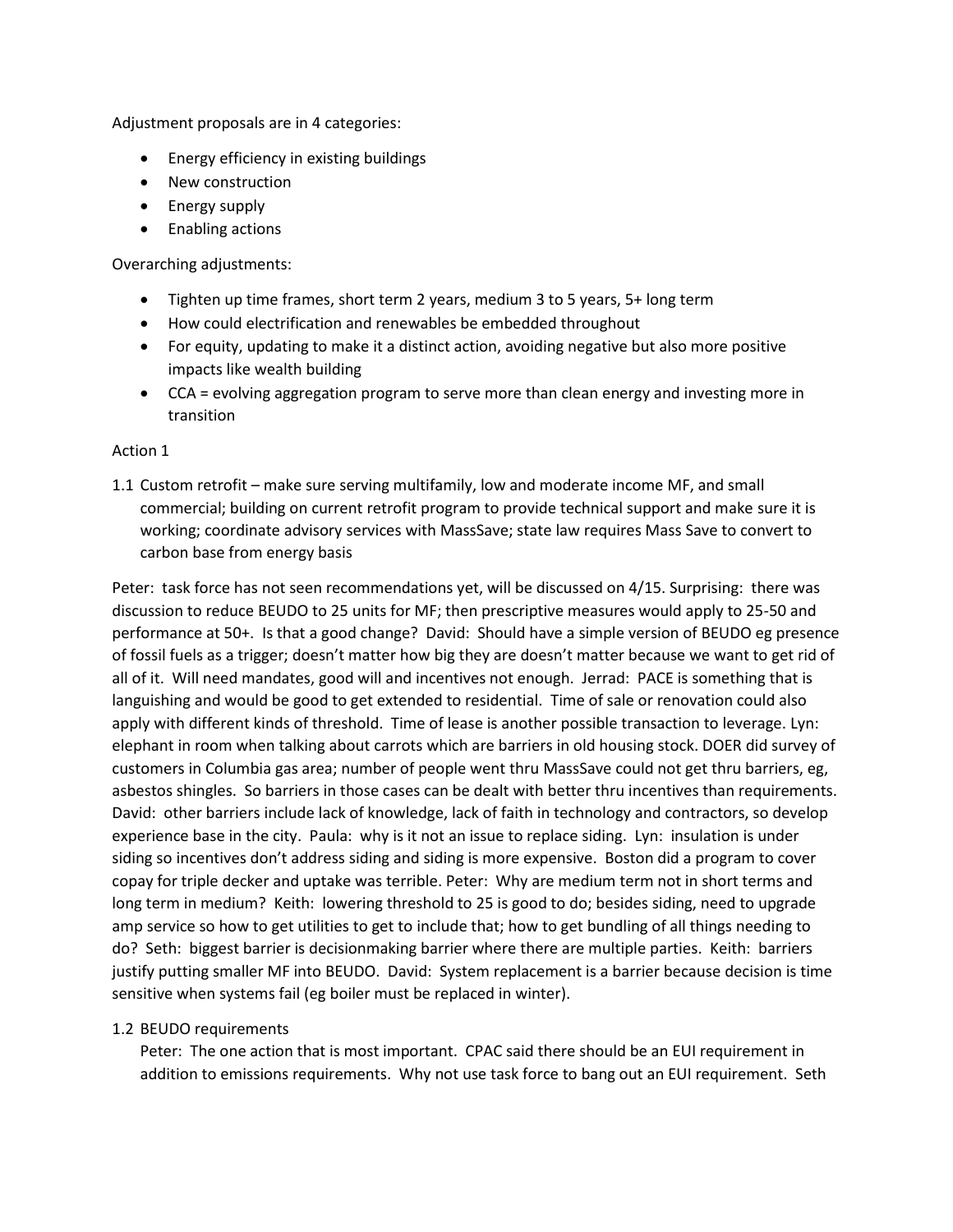said NZAP is to focus on policy level, and details have to be worked on with stakeholders. Paula: how much are condos part of the challenge. Seth will get answer.

#### 1.3 Financing capacity

Action 2 New Construction Require net zero new construction Net zero incentives Increase green building requirements Increase municipal requirements Develop embodied carbon requirements Keith: Incentives should be considered for promoting timber, less steel, etc.

Jerrad: Are there things internal to City that need to be changed; in past large wood buildings have been seen negatively. MIT Bldg 20 was replaced by Stata. Keith: laminated wood allows buildings to be built big. Seth: City could look at urban design guidelines and incentives.

### 2.1 Net Zero New Construction

State level action is key, new law mandates DOER develop net zero stretch code that would be optional for cities and towns within 18 months. So by end of 2022 hoping for a code that Cambridge could opt into. So City may no longer need to develop standards locally and could work to advocate for code that aligns with what we want. Peter: could city advocate to include embodied carbon criteria. David: difficult to understand what we could do. State building code preemption has been a barrier. We have tried to do go around with zoning and Boston is also trying to go down that path.

### 2.2 Net Zero Incentives

Possibly this action will be eliminated given state is developing net zero code, but possibly there are other things city could do.

### 2.3 Green Building Requirements

What should happen with this given state net zero code. But LEED is more holistic so perhaps it pivots to other values. Peter agreed action at state is probably faster and more meaningful.

### 2.X Embodied Carbon

# Would be new action

Work toward embodied carbon standards in medium term with projects to provide information on what is going into buildings coordinating regionally. Tom Chase commented previously to skip studies and go directly to standards. David how much is embodied vs operating. Trisha: Tom had a study. Embodied covers short emissions and operating are spread out. Rosalie: should we think about reusing vs replacement. Keith will try to track down some methodology info.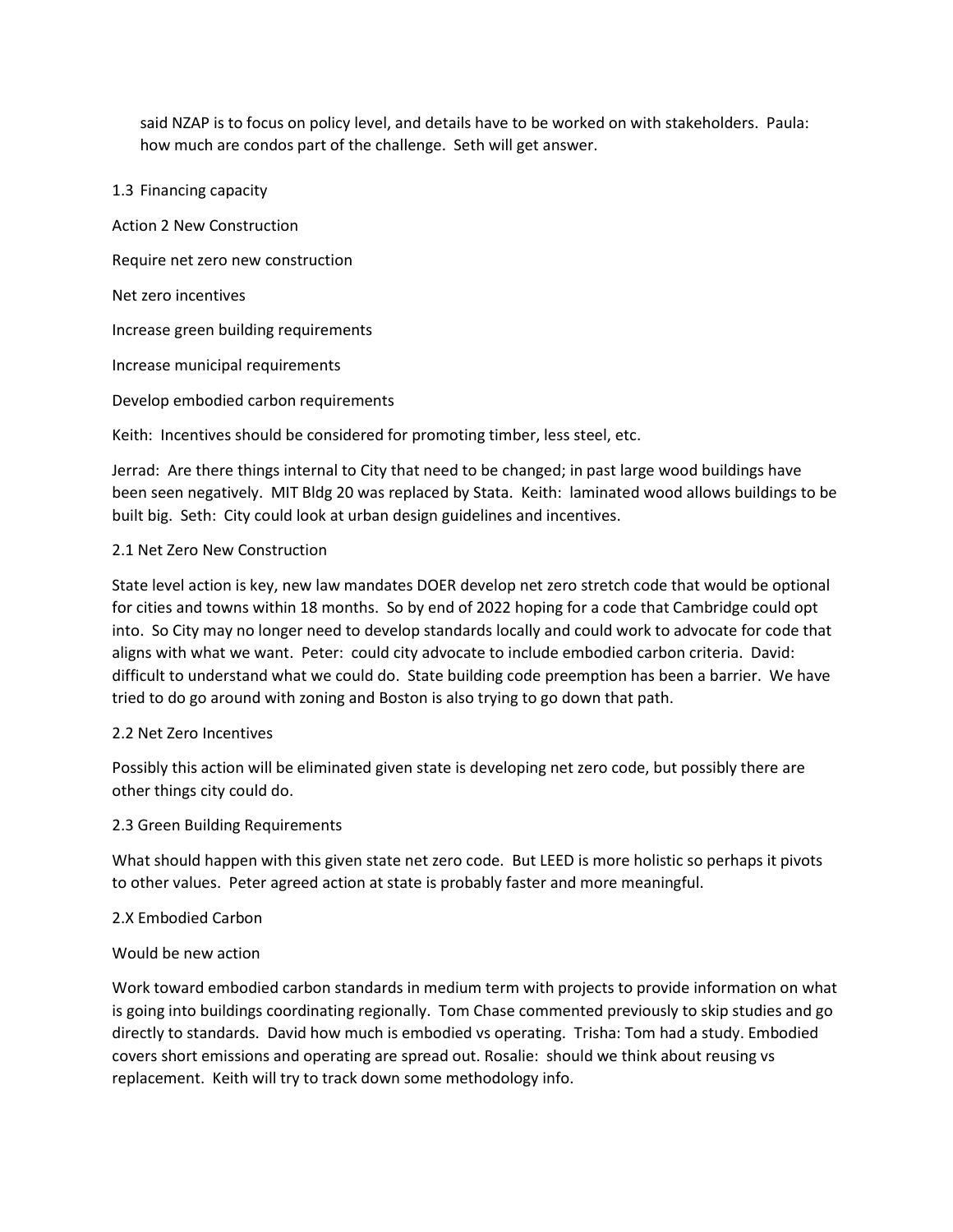#### Action 3: Energy Supply

#### Peter: Need to accelerate actions

LCES, how to advance recommendations from study done. Hard time with district energy. Should system be built first or buildings that would be connected. Look at opportunities like geothermal microdistrict; virtual microdistrict

Onsite, what is role of PV and being more proactive on offsite RE; will need significant supply of offsite RE

Peter: noted medium term includes no new fossil fuel buildings; should it be in another section like new construction; Seth, this is cross cutting since supply enables some actions. How best to express. Peter, maybe it should be more about ensuring adequate RE supply to enable fossil fuel buildings. David, how can we mandate no fossil fuel. Lyn, in short term, second bullet, utilities looking at this differently, take out electric.

### 3.2 Rooftop Solar

Multiple benefits of rooftop solar; recommending all of the above approach; require new buildings to install solar and to enable community solar. Peter: is MoF proposal impacting this. Seth if amended to allow solar as option; If not then have to figure out how to layer on top of green roof, more to learn. Keith, with a lot of solar going in, is there an opportunity to train people to work in solar in high school or elsewhere? Could Cambridge schools do this instead of or in addition to training car mechanics. Could require installers to take on students. Peter, medium term goal to require existing buildings to be solar ready is irrelevant; make long term goal medium term.

### 3.x Offsite RE access

Want to offer access to offsite new RE, create standards and pathways so all kinds of buildings can access. Peter: might have to consider siting outside ISO region. Seth, trying to track state actions to see how much Cambridge can ride on state work and how much is left for Cambridge to do? Also, is state schedule fast enough? Melissa, if out of state, should consider where RE in other states would have most impact, eg. High carbon states. Rosalie, would we consider municipal purchase of something big like offshore wind turbines? Seth, we are working on municipal supply strategy which might bundle in **CCA** 

### 4 CCA

Look at CCA as a more cross cutting strategy to achieve multiple purposes including equity. Pilot CCA 3.0 principles which would involve participants as owners. Peter, supply is critical if electrification is the key. David, slide was confusing. Seth said we know there are possibilities but we don't know how to get there yet. Melissa, City should look at California models on CCA; she can connect to people. Jerrad, what are knock on effects of electrification, like stress on distribution? On increasing service in buildings, perhaps waive permit fee?

Members can provide additional feedback to Peter before next task force meeting.